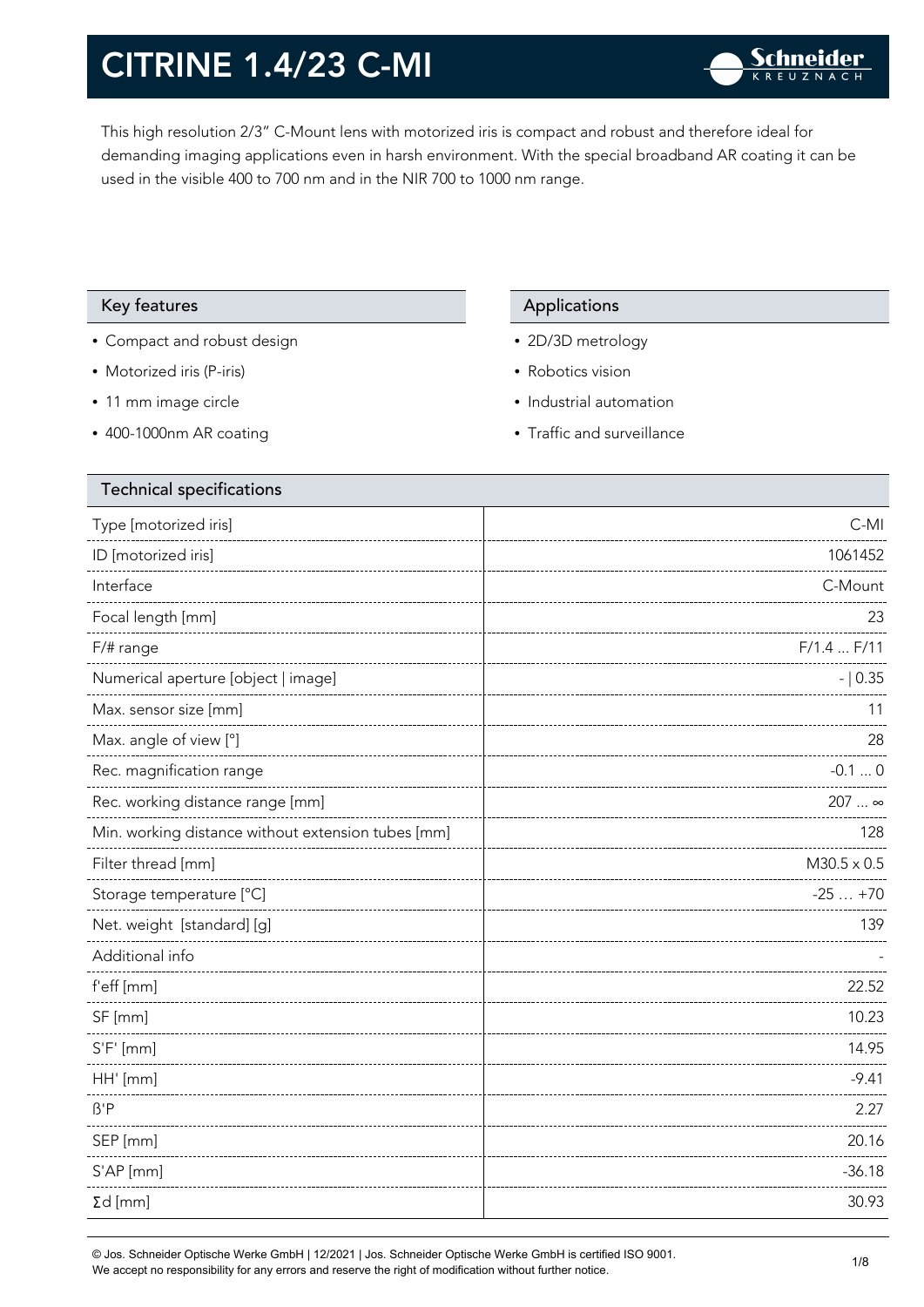

### MTF charts

| Spectrum name    |     |     |        |        |     |     |
|------------------|-----|-----|--------|--------|-----|-----|
| Wavelengths [nm] | 425 | 475 | 525    | 575    | 625 | 675 |
| Rel. weights [%] |     | 6   | $\sim$ | $\sim$ | 1 C |     |



© Jos. Schneider Optische Werke GmbH | 12/2021 | Jos. Schneider Optische Werke GmbH is certified ISO 9001. We accept no responsibility for any errors and reserve the right of modification without further notice.<br>We accept no responsibility for any errors and reserve the right of modification without further notice.

 $4.4$ 

5.5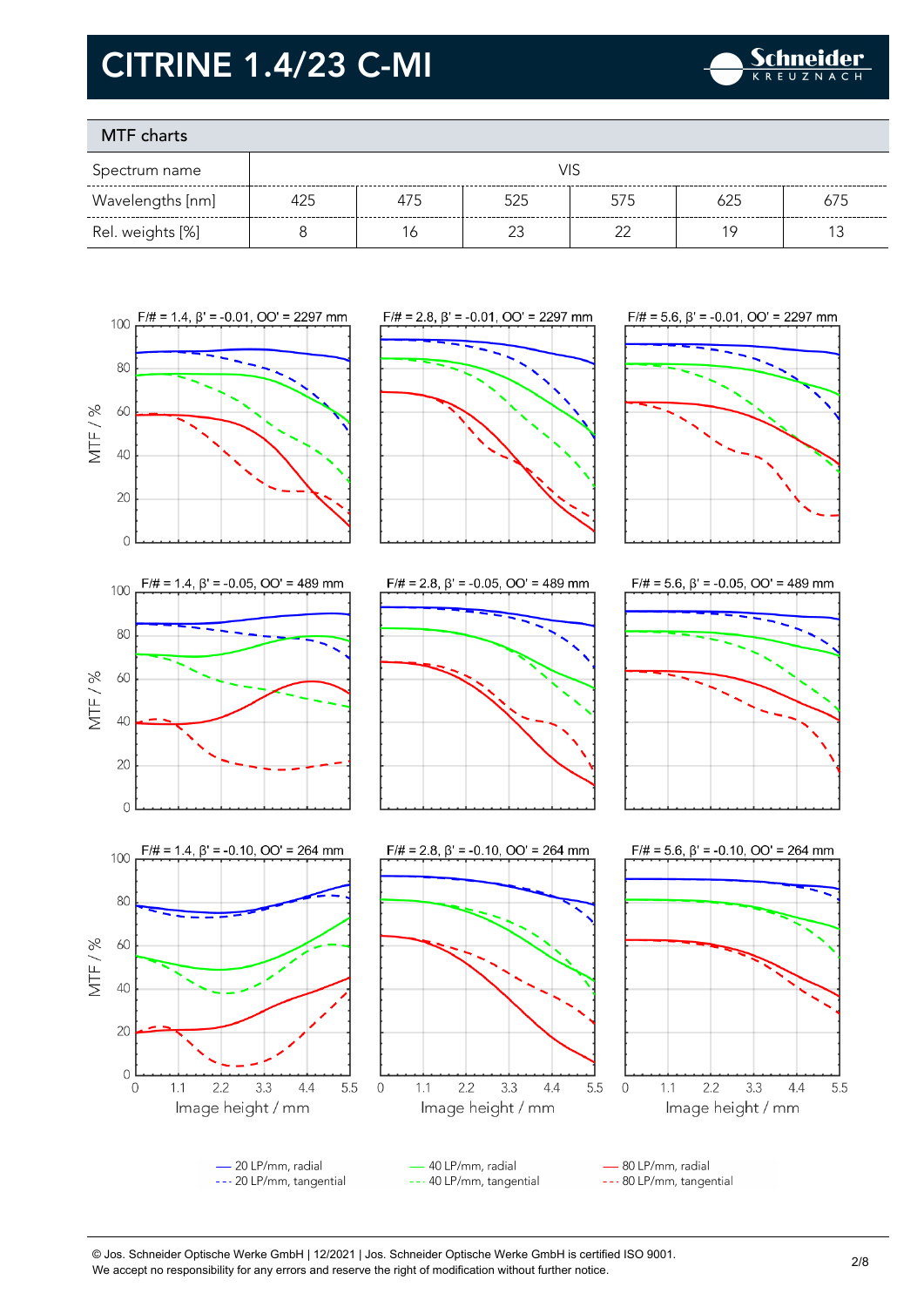

#### Rel. illumination vs. image height



| - -                      | $F/\ddot{}=1.4, \beta = -0.01$          |  |
|--------------------------|-----------------------------------------|--|
| $- -$                    | F/# = 2.8, $\beta$ = -0.01              |  |
| - -                      | F/# = 5.6, $\beta$ = -0.01              |  |
| $\overline{\phantom{0}}$ | $F/\ddot{}=1.4, \beta = -0.05$          |  |
| $\overline{\phantom{0}}$ | $F/\ddot{\pi} = 2.8, \ \ \beta = -0.05$ |  |
| $\overline{\phantom{0}}$ | $F/\ddot{\pi} = 5.6, \ \ \beta = -0.05$ |  |
|                          | $F/\ddot{\pi} = 1.4, \; \beta = -0.10$  |  |
| .                        | $F/\ddot{=} = 2.8, \ \ \beta = -0.10$   |  |
|                          | $F/\ddot{=} = 5.6, \ \beta = -0.10$     |  |

#### Distortion vs. image height



#### Transmittance vs. wavelength



© Jos. Schneider Optische Werke GmbH | 12/2021 | Jos. Schneider Optische Werke GmbH is certified ISO 9001. We Jos. Scrinelaer Opuscrie werke GribH | 12/2021 | Jos. Scrinelaer Opuscrie werke GribH is certified ISO 9001.<br>We accept no responsibility for any errors and reserve the right of modification without further notice.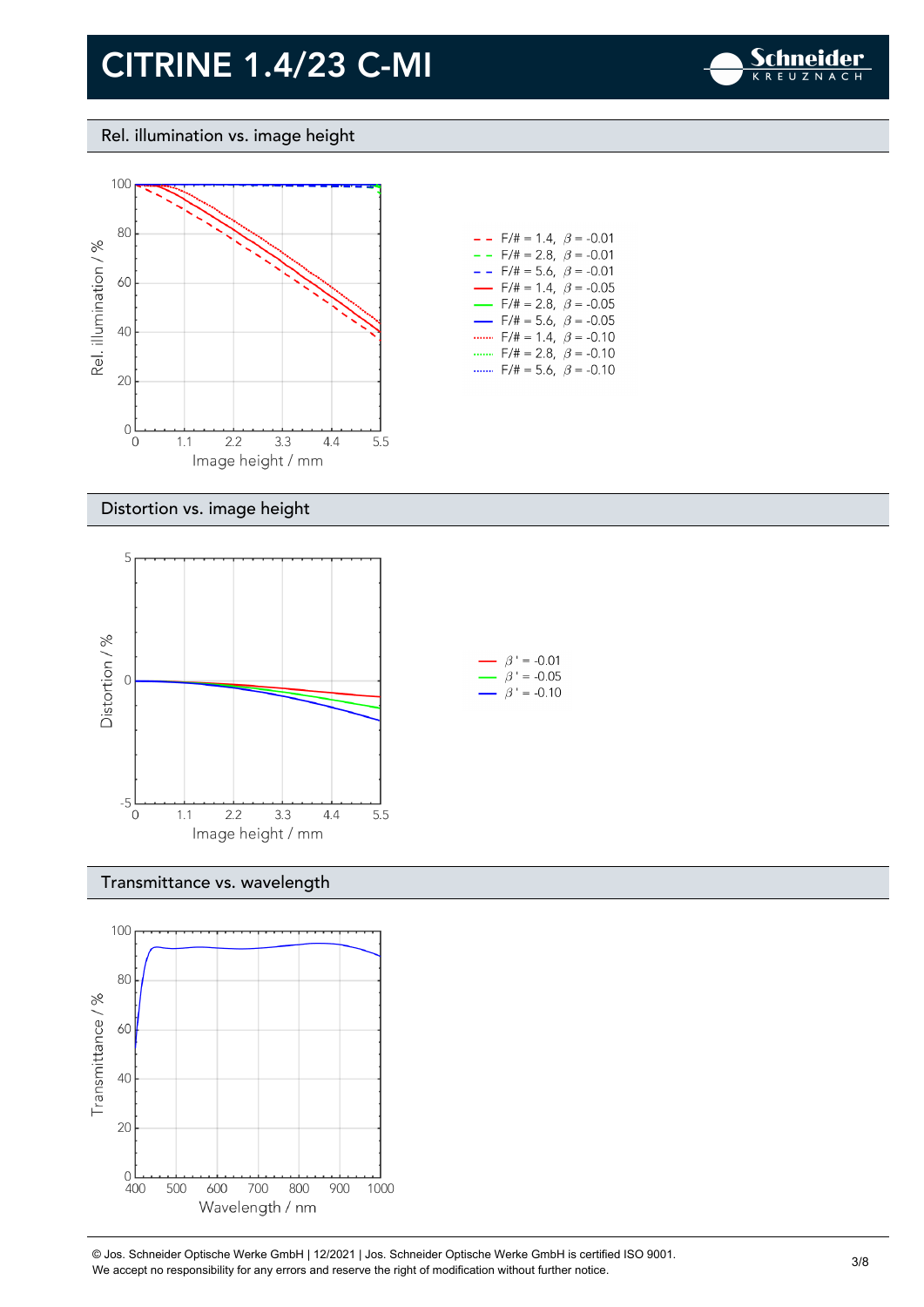

### Technical drawings

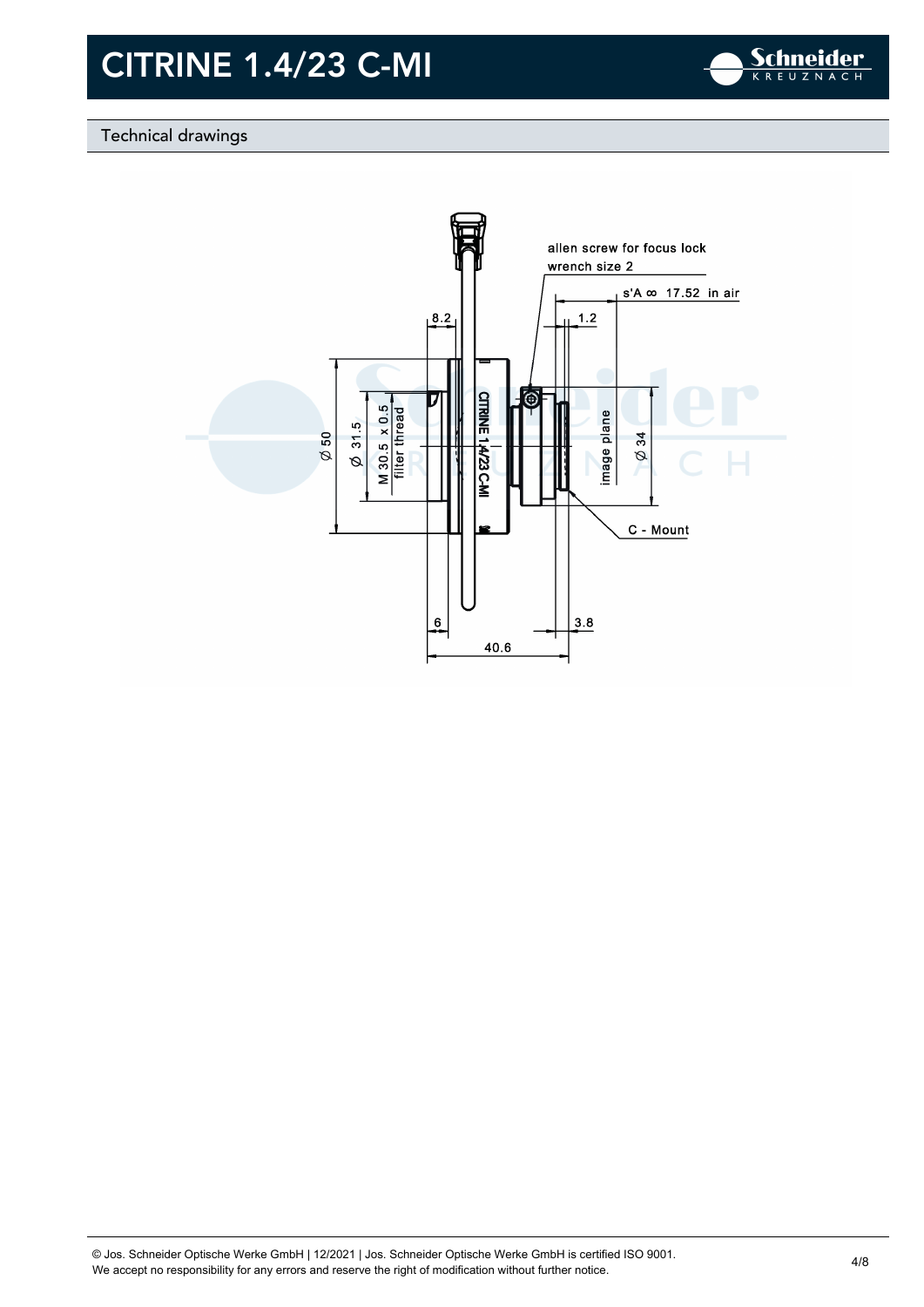

### Additional electrical information

| Motor type            | 2 phase, bipolar stepper motor                     |
|-----------------------|----------------------------------------------------|
| Coil resistance       | 21 Ohm                                             |
| Current               | $\leq$ 143 mA/Phase                                |
| Max. voltage          | 5V                                                 |
| Coil inductivity      | 1.8 mH/phase @ 1 kHz                               |
| Max. step frequency   | 400 Hz                                             |
|                       |                                                    |
| Cable type            | Lemo Santoprene 2 x 2 x 0.14 mm <sup>2</sup> black |
| Cable length          | 300 mm                                             |
| Electrical connector  | JEITA E4-191J-100                                  |
| Operating temperature | $0^{\circ}$ C to +50 $^{\circ}$ C                  |
| Storage temperature   | -25 $^{\circ}$ C to +70 $^{\circ}$ C               |

| Sequenze of excitation |      |                                  |      |      |
|------------------------|------|----------------------------------|------|------|
| steps<br>pins          |      |                                  |      |      |
|                        | high | high                             | low  | low  |
|                        | low  | low                              | high | high |
|                        | low  | high                             | high | low  |
|                        | high | low                              | low  | high |
| Iris movement          |      | <--- open iris / ---> close iris |      |      |

| Motor steps to f-stop resolution |     |     |     |    |     |     |
|----------------------------------|-----|-----|-----|----|-----|-----|
| Motor steps                      |     | 5   | 20  | 25 | 30  | 35  |
| Iris-diameter                    | 7.9 | 5.8 | 4.2 |    | 22  | .6  |
| F-stop                           |     | 2.4 | 3.3 |    | 6.2 | 8.5 |
|                                  |     |     |     |    |     |     |

| F-stop to motor steps resolution |     |      |      |      |      |      |     |
|----------------------------------|-----|------|------|------|------|------|-----|
| F-stop                           | 1.4 |      | 2.8  |      | 5.6  |      |     |
| Iris-diameter                    | 9.7 | 6.8  | 4.9  | 3.4  | 2.4  |      |     |
| Motor steps                      | 6.8 | 12.4 | 17.7 | 23.2 | 28.5 | 34.1 | -39 |

© Jos. Schneider Optische Werke GmbH | 12/2021 | Jos. Schneider Optische Werke GmbH is certified ISO 9001. We accept no responsibility for any errors and reserve the right of modification without further notice. 5/8<br>We accept no responsibility for any errors and reserve the right of modification without further notice.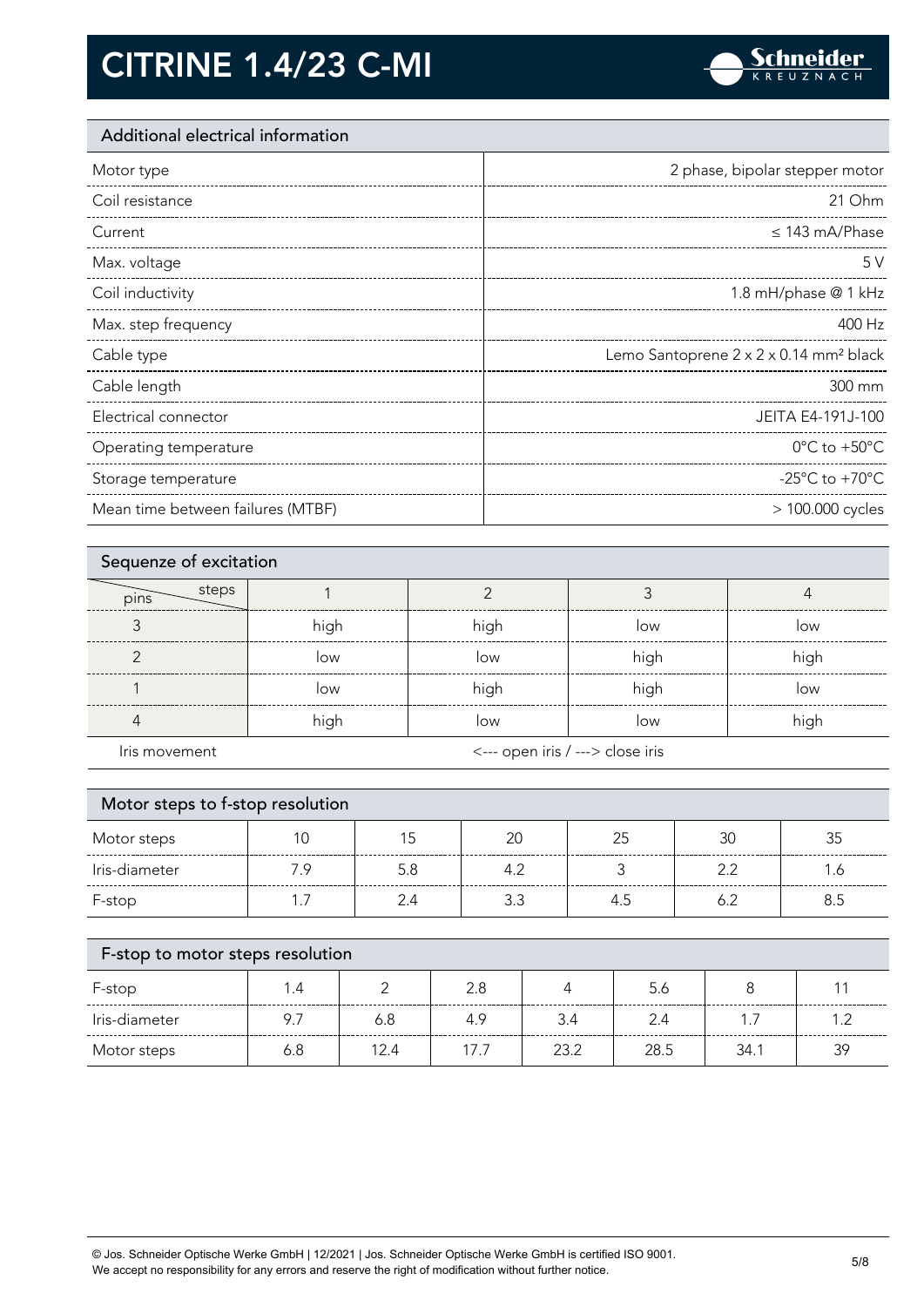

| Accessories    | Mount l                     | Eff. length        |         |
|----------------|-----------------------------|--------------------|---------|
| Adapter        | CS-Mount                    | $5 \text{ mm}$     | 25081   |
|                | $C$ -Mount / M42 $\times$ 1 | $5.5 \text{ mm}$   | 1075817 |
| Extension tube | C-Mount / C-Mount           | $5 \, \mathrm{mm}$ | 39316   |
|                | C-Mount / C-Mount           | $8 \text{ mm}$     | 39315   |
|                | C-Mount / C-Mount           | $10 \text{ mm}$    | 39312   |